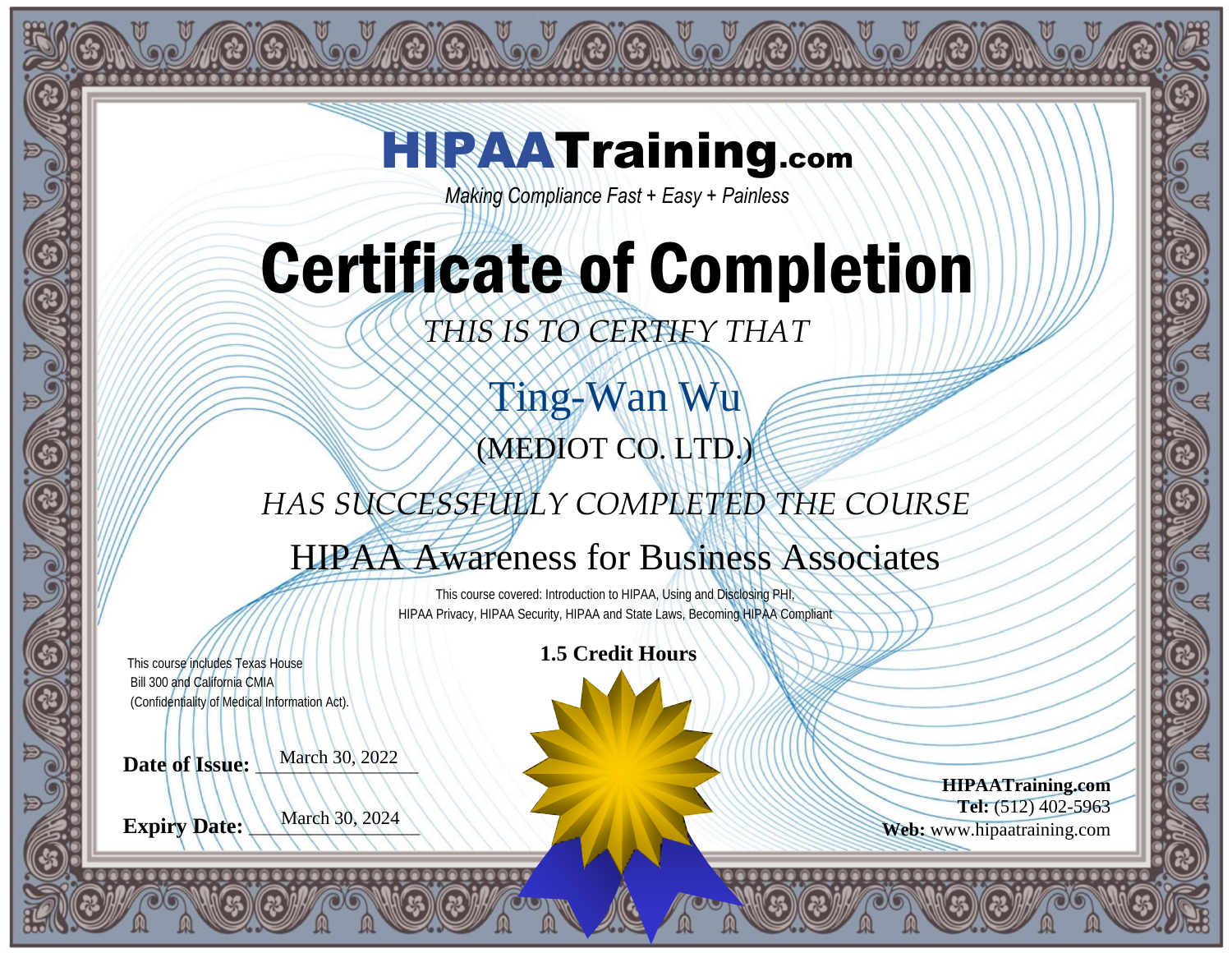#### HIPAATraining.com

*Making Compliance Fast + Easy + Painless*

Ting-Wan Wu HIPAA Awareness for Business Associates<br>
Ting-Wan Wu<br>
(MEDIOT CO. LTD.)

Has successfully completed the associated training and assessment and is hereby awarded this certificate of completion.



**Issued: Expires On: 03/30/22 03/30/24**

**Certificate Wallet Card**

Certificate Wallet Card

#### **This course covered:**

Introduction to HIPAA, Using and Disclosing PHI, HIPAA Privacy, HIPAA Security, HIPAA and State Laws, Becoming HIPAA Compliant

\_\_\_\_\_\_\_\_\_\_\_\_\_\_\_\_\_\_\_\_\_\_\_\_\_\_\_\_\_\_\_\_\_\_\_\_\_\_\_\_\_\_\_\_\_\_\_\_\_\_\_\_\_

**Individual's Signature:** 

**HIPAATraining.com Tel: (**512) 402-5963 **Email:** support@hipaatraining.com **Web:** www.hipaatraining.com